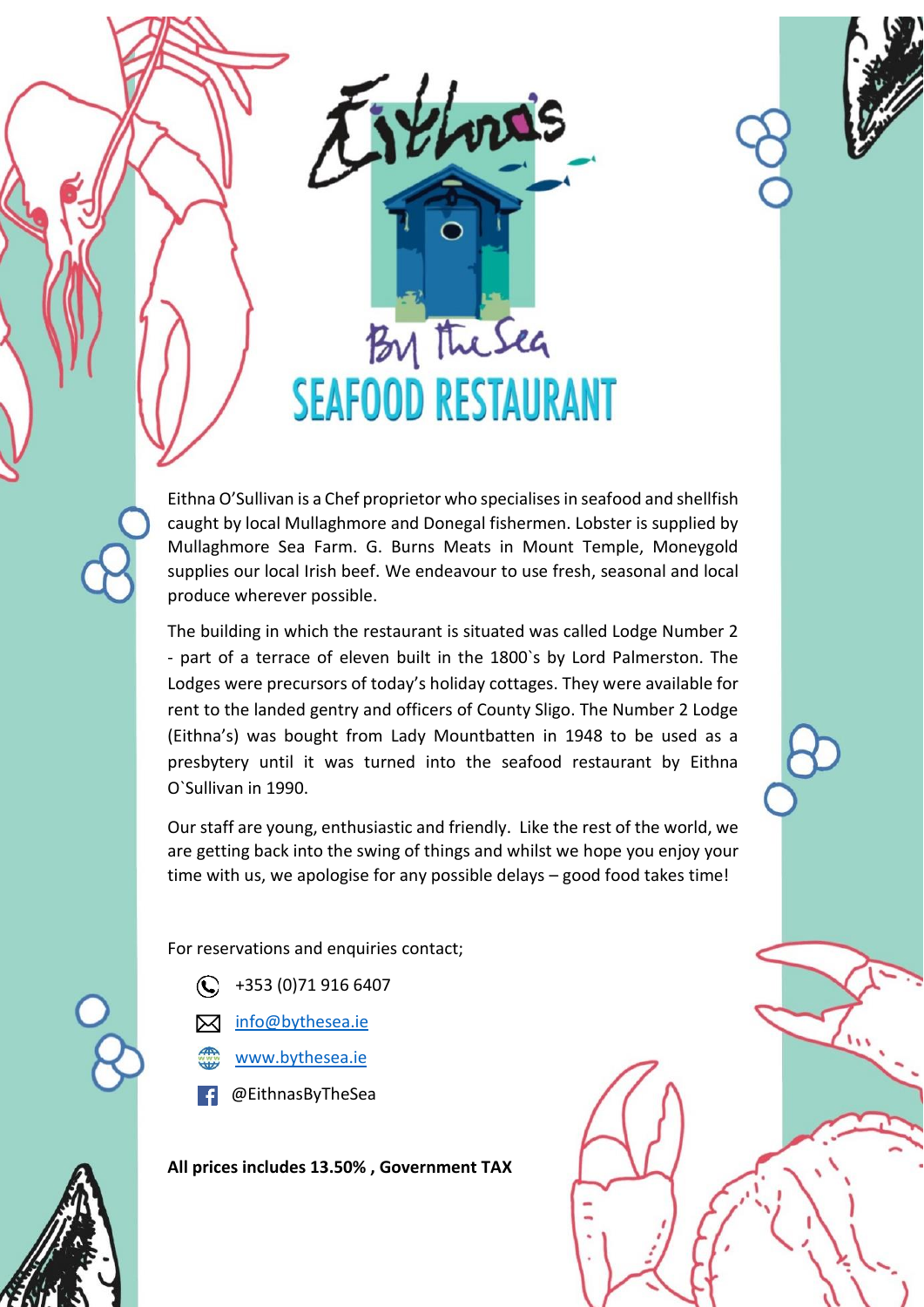

### **Soups**

Homemade Fresh Vegetable and Herb **Soup**

**6.50**

Creamy Mullaghmore **Chowder** with chunks of Seafood

**9.75**

*- Both served with Eithna's Homemade Brown Wheaten Scone -*

# **Salads**

**Indian Spiced Lentil Dahl** with Seaweed Pesto, Organic Salad Leaves and a Brown Wheaten Scone

**12.00**

**Fivemiletown Goat's Cheese Salad** with Roasted Beetroot, Seaweed Pesto and a Brown Wheaten Scone

#### **12.00**

**Donegal Smoked Salmon Salad** with Seaweed Pesto, Capers, House Vinaigrette and a Brown Wheaten Scone

**14.00**

# **Burgers and Sandwiches**

**Mexican Chicken Burger** topped with Cheese, Lettuce, Coleslaw and served with Chips and Organic Salad.

#### **15.00**

**Beef Burger** topped with Red Onion Marmalade, Cheese, Gherkins and served with Chips and Organic Salad

### **15.00**

**King Prawn Sourdough Roll** served with a Garlic and Chilli Salsa, Lemon Mayo and Organic Salad

**15.00**

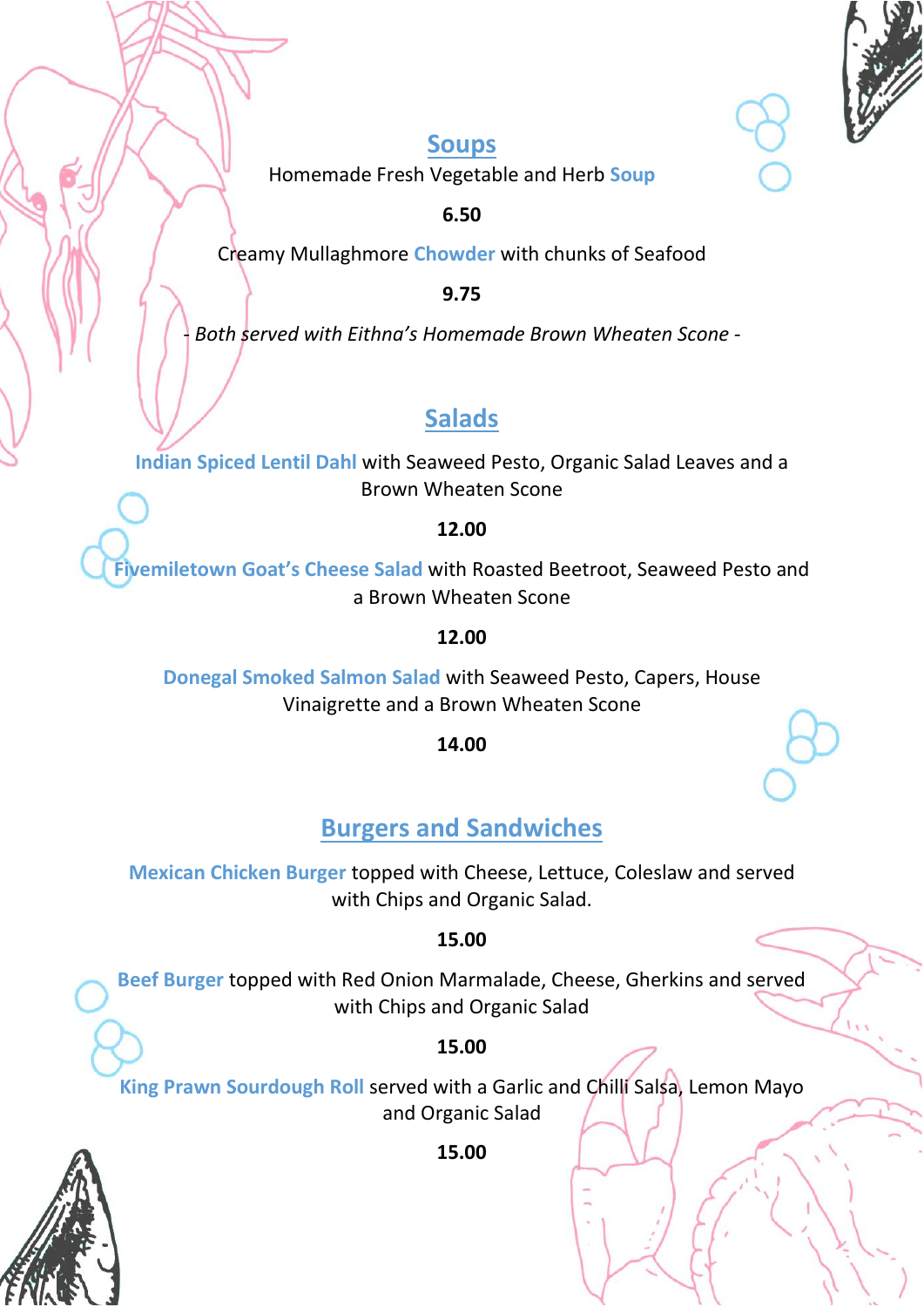# **Fish and Shellfish**

#### **Donegal Bay Fish and Chips**

Lightly dusted Mullaghmore Pollock with Polenta, Seaweed & Rice Flour

Served with Organic Salad, Tartare Sauce and Chips

**17.00**

**Donegal Mussels** cooked with White Wine, Cream and Shallots served with a Brown Wheaten Scone

**14.00**

**Seafood Gratin** served with a Brown Wheaten Scone and Organic Salad

**17.00**

**Donegal Bay Crab Claws and/or Prawns**

Served in the Shell with Garlic Butter and Organic Salad

**35.00**

### **Mullaghmore Lobster**

Served with a choice of Hot Garlic Butter, Thermidor Sauce or Au Naturel

**Half – 35.00 Whole – 65.00**

**Seafood Tasting Plate**

Mullaghmore Half Lobster, Fillets of Mackerel, Smoked Salmon, Prawns in the Shell, Cracked Crab Claws.

**55.00**

Portion of Chips or Organic Side Salad – **5.00**